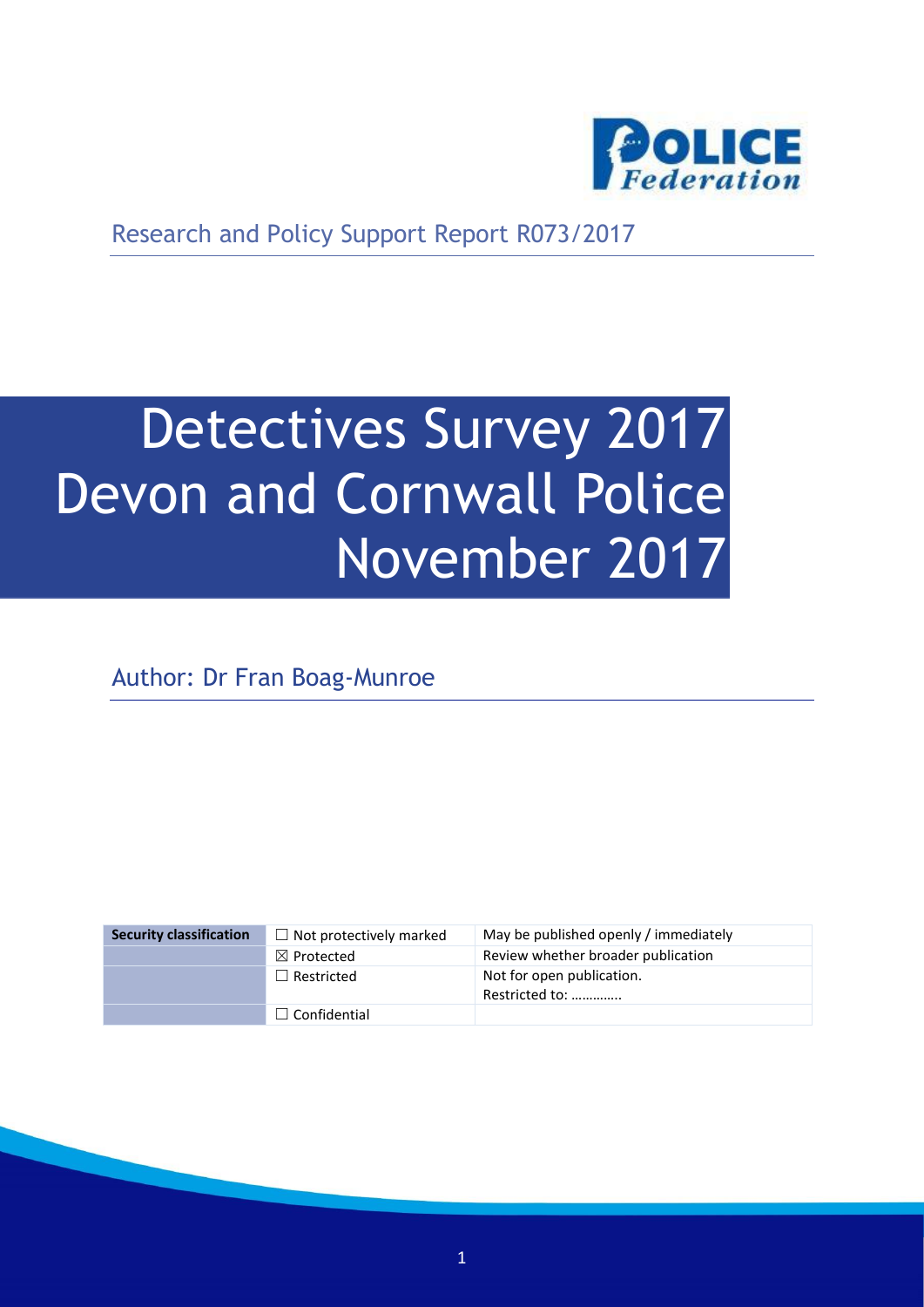#### **INTRODUCTION**

This report provides a summary of responses to the PFEW National Detectives Survey received from respondents in Devon and Cornwall Police in 2017.

Some of the questions asked in this year's survey were the same as in the 2015 National Detectives Survey; this allowed us to monitor any changes since the last time the survey was conducted. Other questions were new to 2017, to be able to look in more detail at the context in which detectives are currently working.

Where appropriate, details of average responses for the police service as a whole are also presented, differences between the national and local responses have not been tested statistically and therefore any differences reported are for guidance only and must be treated with caution.

#### **RESPONSE RATE AND RESPONDENTS**

The National Detectives Survey 2017 opened on 1st September 2017 and closed on 24th September 2017. During this time, detective officers were invited to attend via the Police Federation's National Membership Database, as well as via local Joint Branch Boards and the National Detectives Forum mailing list.

**143 responses were received from detectives in Devon and Cornwall Police**. There is still no accepted measure of the total number of detectives in England and Wales. It is therefore not possible to calculate a definitive response rate for the survey as a proportion of the total number of detectives. However, for comparison the number of responses received within Devon and Cornwall Police was lower than when this survey was last conducted in 2015, when 189 responses were received.

#### **IMPACT OF SERVICE CUTS**

**55% of respondents within Devon and Cornwall Police said that service cuts have had a major impact on their morale**; this was lower than the national average, where 56% detectives said that service cuts have had a major impact upon their morale.

In addition, **29% of respondents within Devon and Cornwall Police said service cuts have had a major impact upon their physical health and wellbeing, whilst 28% said that service cuts have had a major impact upon their mental health and wellbeing**. For comparison, in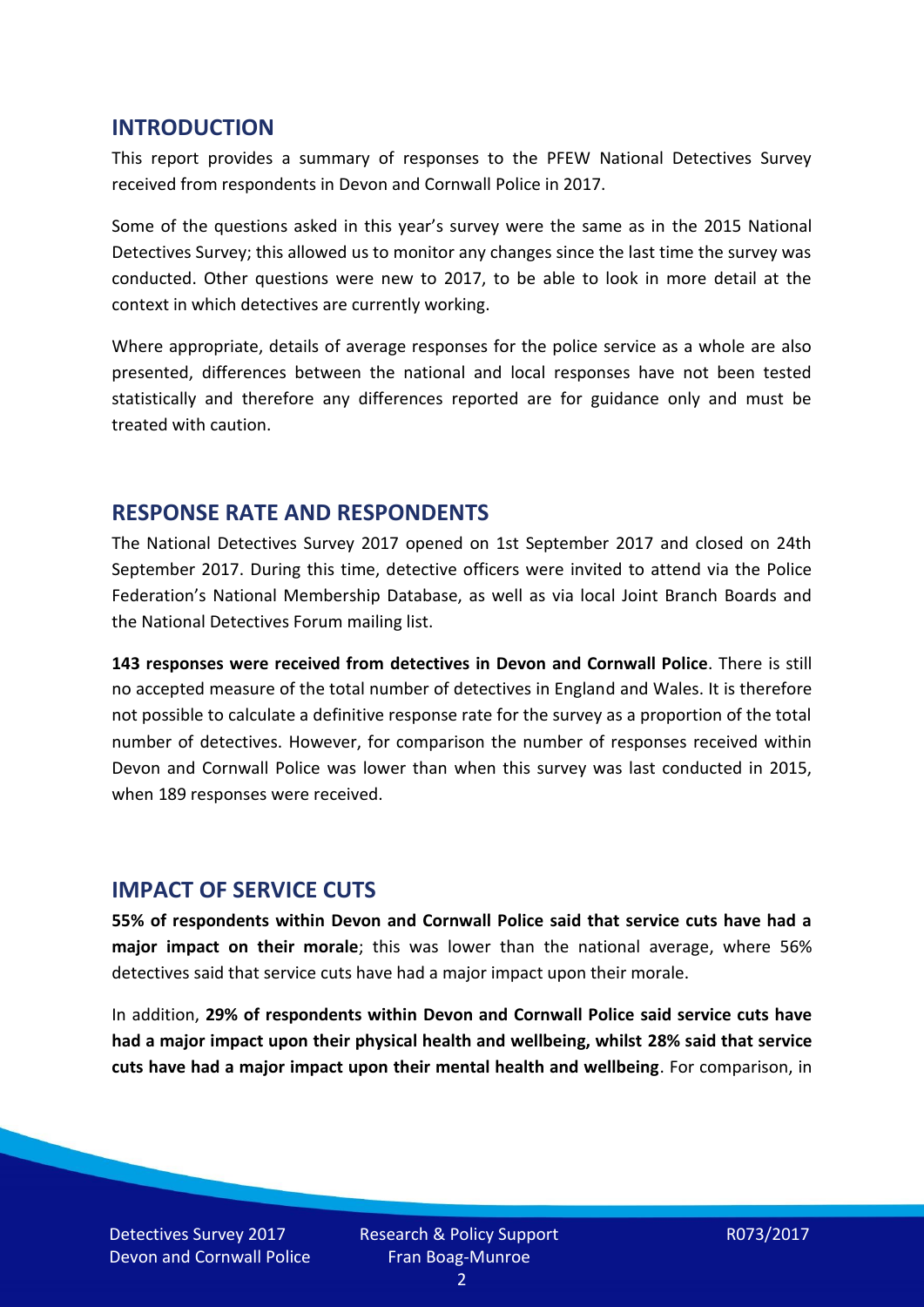England and Wales as whole 27% of detectives said that service cuts have had a major impact on their physical health and wellbeing and also on their mental health and wellbeing.

| How, if at all, have<br>service cuts affected | No impact | <b>Minor impact</b> | <b>Moderate</b><br>impact | <b>Major impact</b> |
|-----------------------------------------------|-----------|---------------------|---------------------------|---------------------|
| <b>Your morale</b>                            | 3%        | 12%                 | 31%                       | 55%                 |
| Your physical health and<br>wellbeing         | 15%       | 19%                 | 37%                       | 29%                 |
| Your mental health and<br>wellbeing           | 12%       | 21%                 | 39%                       | 28%                 |

**54% of respondents in Devon and Cornwall Police said that service cuts have substantially increased their overall workload; 52% said that service cuts have substantially increased how fatigued they feel; and 43% said that service cuts have substantially increased how stressful they find their jobs**. Comparison of these proportions in Devon and Cornwall Police to England and Wales as a whole can be found in the table below.

|                                    | <b>Devon and Cornwall Police</b>                        | <b>England and Wales</b>                                |
|------------------------------------|---------------------------------------------------------|---------------------------------------------------------|
| Your overall workload              | 54% substantially increased<br>(37% slightly increased) | 62% substantially increased<br>(32% slightly increased) |
| How fatigued you feel              | 52% substantially increased<br>(37% slightly increased) | 53% substantially increased<br>(38% slightly increased) |
| How stressful you find your<br>job | 43% substantially increased<br>(47% slightly increased) | 49% substantially increased<br>(41% slightly increased) |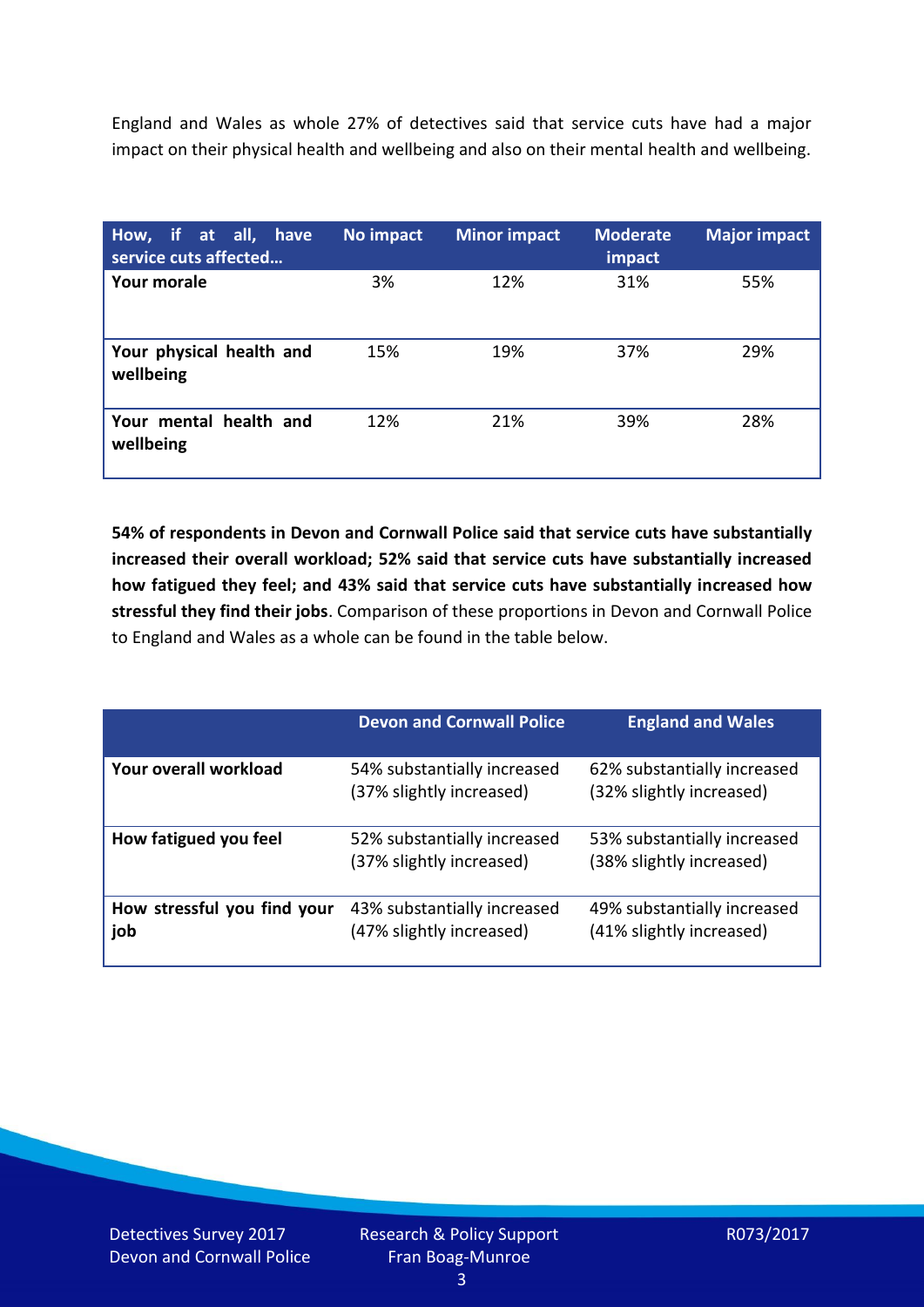### **WORKLOAD AND JOB DEMANDS**

**72% of respondents in Devon and Cornwall Police said that their workload in the last 12 months was either too high or much too high**. This is lower than the national average - in England and Wales as a whole, 76% of respondents said that their workload had been too high or much too high in the last 12 months.

26% of respondents in Devon and Cornwall Police said that their workload enabled them to provide the service needed to victims either most or all of the time; this compares to 27% of detectives in England and Wales as a whole. **The proportion of respondents in Devon and Cornwall Police who said that their workload enabled them to provide the service needed to victims either most or all of the time has decreased since 2015** when 31% of respondents felt that they could provide the service needed either most or all of the time.

In addition, 21% of respondents in Devon and Cornwall Police said that their workload enabled them to provide the service needed to witnesses either most or all of the time, in comparison to 22% of detectives in England and Wales overall. **The proportion of respondents in Devon and Cornwall Police who said that their workload enabled them to provide the service needed to witnesses either most or all of the time has decreased since 2015**, when 33% of respondents felt that they could provide the service needed either most or all of the time.

| Does your workload enable<br>you to provide the service<br>needed to? | <b>Never</b> | <b>Sometimes</b> | Most or all of the<br>time |
|-----------------------------------------------------------------------|--------------|------------------|----------------------------|
| <b>Victims</b>                                                        | 7%           | 67%              | 26%                        |
| <b>Witnesses</b>                                                      | 13%          | 66%              | 21%                        |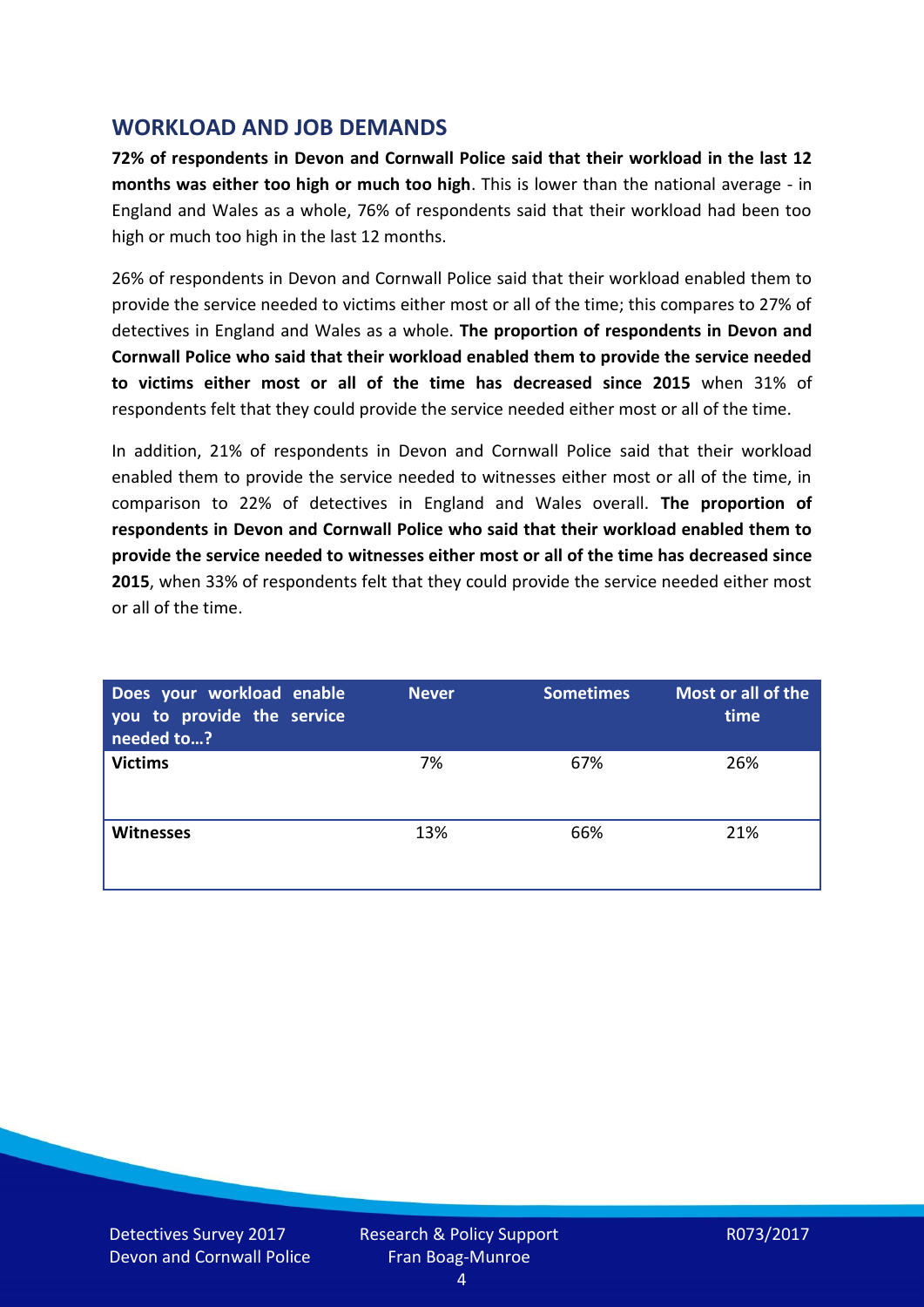#### **JOB RELATED STRESS**

In Devon and Cornwall Police, **49% of respondents said that they felt emotionally drained from work either most or all of the time**. Nationally, this proportion was 48%. The proportion of respondents in Devon and Cornwall Police who said that they had felt emotionally drained from work either most or all of the time has increased since 2015, when 40% of respondents said that they felt emotionally drained from work.

**46% of respondents in Devon and Cornwall Police said that their job was either very or extremely stressful**. This is the proportion of respondents who, in effect, report a nondiagnostic case of work-related stress within Devon and Cornwall Police.



In England and Wales as a whole 48% of detectives reported a case of work-related stress. Therefore **the proportion of respondents in Devon and Cornwall Police who reported a case of work-related stress was lower than the national average**. The reasons given by respondents in Devon and Cornwall Police for why they found their job stressful are presented below.

Detectives Survey 2017 Devon and Cornwall Police Research & Policy Support Fran Boag-Munroe

R073/2017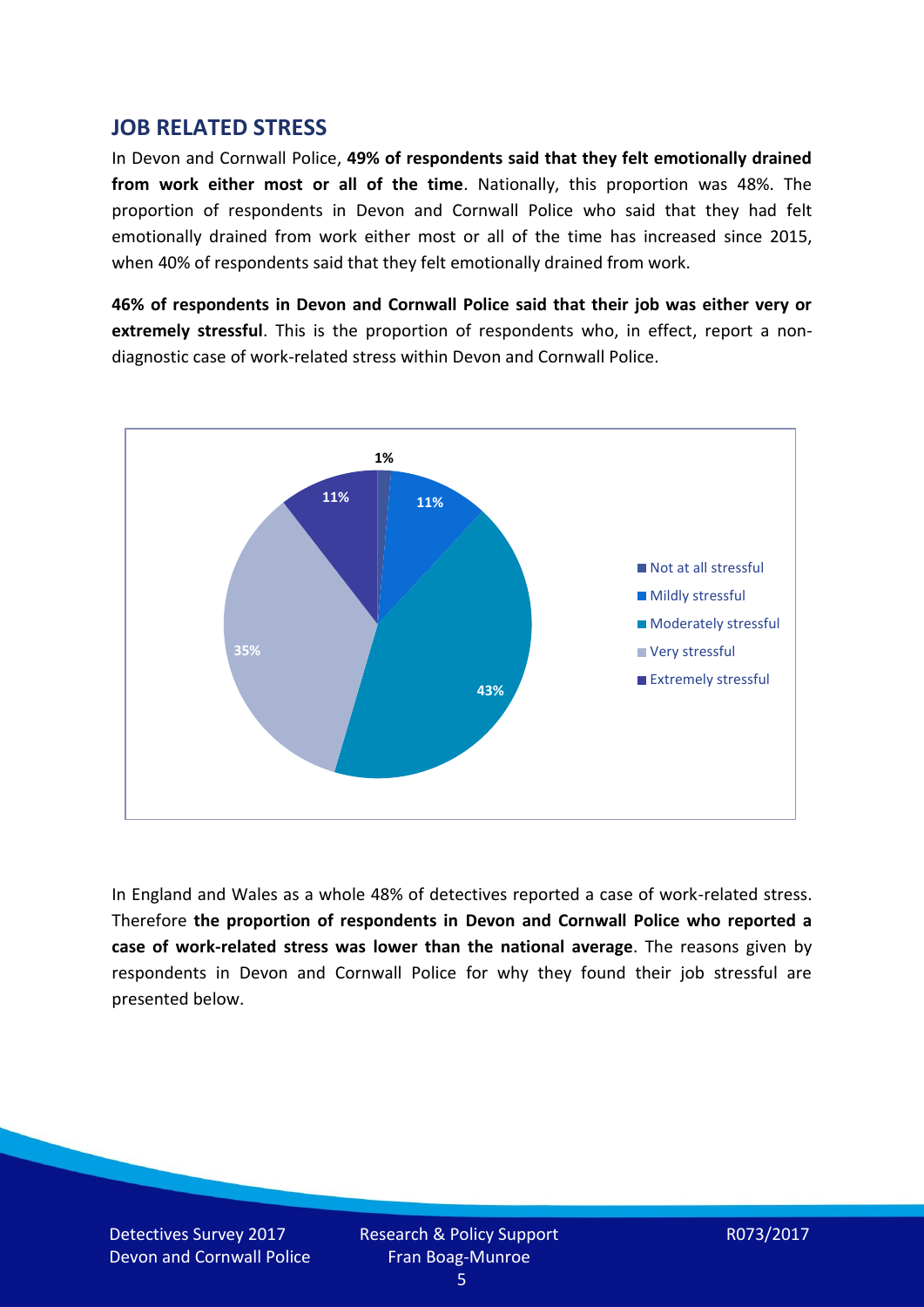| My job is stressful because                                                                | <b>Proportion</b><br>agreeing or<br>strongly<br>agreeing in<br><b>Devon and</b><br><b>Cornwall</b><br><b>Police</b> | <b>Proportion</b><br>agreeing or<br>strongly<br>agreeing in<br><b>England and</b><br><b>Wales</b> |
|--------------------------------------------------------------------------------------------|---------------------------------------------------------------------------------------------------------------------|---------------------------------------------------------------------------------------------------|
| There are high levels of personal responsibility                                           | 94%                                                                                                                 | 93%                                                                                               |
| There aren't enough officers in my team/unit                                               | 87%                                                                                                                 | 86%                                                                                               |
| I feel like the general public and partner agencies often<br>have unrealistic expectations | 85%                                                                                                                 | 82%                                                                                               |
| The nature of my work is high-risk                                                         | 77%                                                                                                                 | 80%                                                                                               |
| I have a high workload                                                                     | 81%                                                                                                                 | 80%                                                                                               |
| There is frequent organisational change                                                    | 87%                                                                                                                 | 79%                                                                                               |
| My work is emotionally demanding                                                           | 79%                                                                                                                 | 71%                                                                                               |
| I don't have enough time to be able to do my job to a<br>standard of which I can be proud  | 72%                                                                                                                 | 70%                                                                                               |
| I am unable to meet all the conflicting demands on my<br>time at work                      | 69%                                                                                                                 | 69%                                                                                               |
| I am exposed to traumatic or distressing incidents and<br>material                         | 77%                                                                                                                 | 64%                                                                                               |
| I frequently have unrealistic time pressures                                               | 64%                                                                                                                 | 61%                                                                                               |
| There aren't enough opportunities for professional<br>development                          | 55%                                                                                                                 | 57%                                                                                               |
| I frequently have unachievable deadlines                                                   | 63%                                                                                                                 | 57%                                                                                               |
| I am often pressured to work long hours                                                    | 47%                                                                                                                 | 51%                                                                                               |
| My work-life balance is poor                                                               | 34%                                                                                                                 | 43%                                                                                               |
| I don't feel like I have enough support from<br>management                                 | 44%                                                                                                                 | 40%                                                                                               |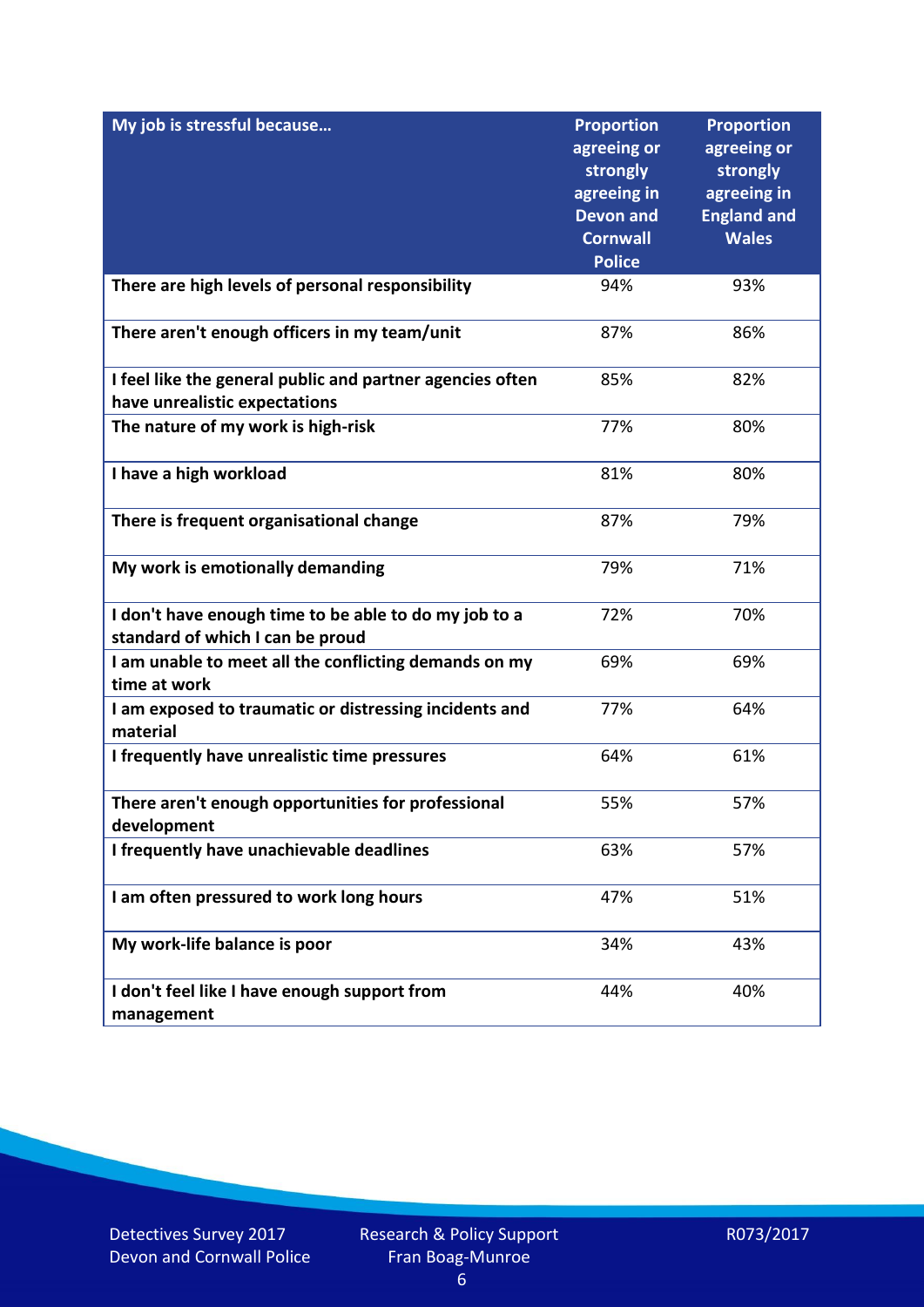## **ABSENCE AND ABSENCE BEHAVIOURS**

**Presenteeism** refers to a person attending work despite feeling that they should have taken sick leave due to their physical or mental health and wellbeing. **In Devon and Cornwall Police, 68% of respondents reported at least one instance of presenteeism associated with their physical health and wellbeing** in the last 12 months**; 55% of respondents reported at least one instance of presenteeism associated with their mental health and wellbeing**.

**Leaveism** refers to a person taking annual leave or rest days rather than sick leave for their physical or mental health and wellbeing. In the last year, **38% of respondents in Devon and Cornwall Police reported at least one instance of leaveism associated with their physical health and wellbeing**, whilst **34% of respondents in Devon and Cornwall Police reported at least one instance of leaveism associated with their mental health and wellbeing.**

Finally, **38% of respondents in Devon and Cornwall Police said that they had taken sickness absence due to their physical health and wellbeing** in the last 12 months. In addition, **15% of respondents said that they had taken sickness absence due to their mental health and wellbeing**.

Comparison of the proportions of respondents reporting presenteeism, leaveism and sickness absence in Devon and Cornwall Police with England and Wales as a whole can be found in the table below.

|                             |                                         | <b>Devon and Cornwall Police</b>      |                                         | <b>England and Wales</b>              |  |
|-----------------------------|-----------------------------------------|---------------------------------------|-----------------------------------------|---------------------------------------|--|
| At least one<br>instance of | <b>Physical health</b><br>and wellbeing | <b>Mental health</b><br>and wellbeing | <b>Physical health</b><br>and wellbeing | <b>Mental health</b><br>and wellbeing |  |
| Presenteeism                | 68%                                     | 55%                                   | 71%                                     | 54%                                   |  |
| Leaveism                    | 38%                                     | 34%                                   | 42%                                     | 33%                                   |  |
| <b>Sickness</b><br>absence  | 38%                                     | 15%                                   | 35%                                     | 14%                                   |  |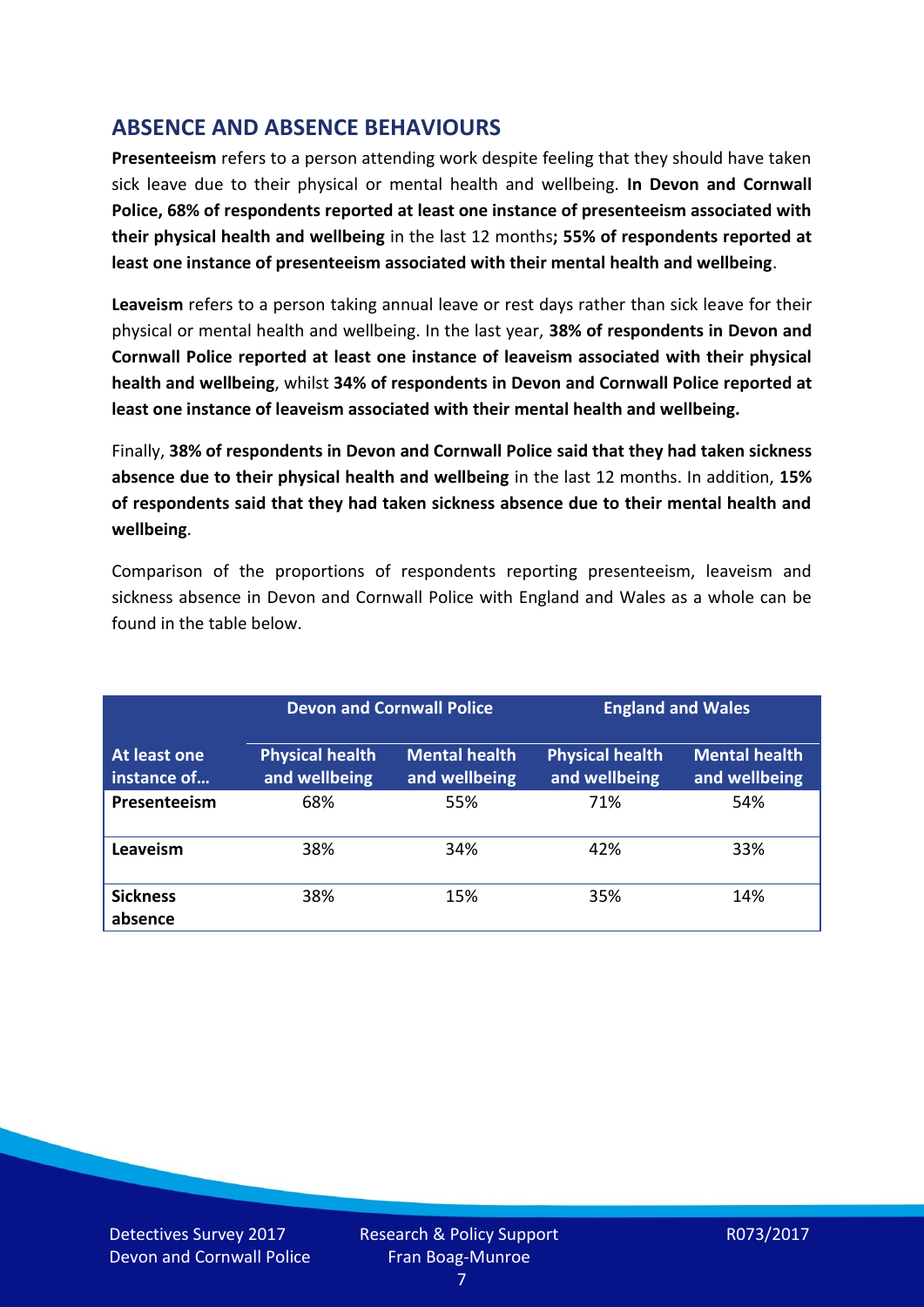#### **VIEWS ABOUT THE JOB**

**92% of respondents in Devon and Cornwall Police felt that the role of the detective was seen as less valuable to the force than it used to be.** This compares with 85% of detectives in England and Wales as a whole who said that they felt the role of the detective was now less valuable.

Respondents in Devon and Cornwall Police were less likely to be dissatisfied than satisfied with their jobs, with **27% of respondents saying that they were dissatisfied and 52% of respondents saying that they were satisfied**. In comparison, 36% of detectives in England and Wales as a whole said that they were dissatisfied with their jobs, whilst 45% of respondents said that they were satisfied.

In addition, **the proportion of respondents in Devon and Cornwall Police who said that they were dissatisfied with their job has not changed since 2015**, when 27% of respondents reported job dissatisfaction.



Detectives Survey 2017 Devon and Cornwall Police Research & Policy Support Fran Boag-Munroe

R073/2017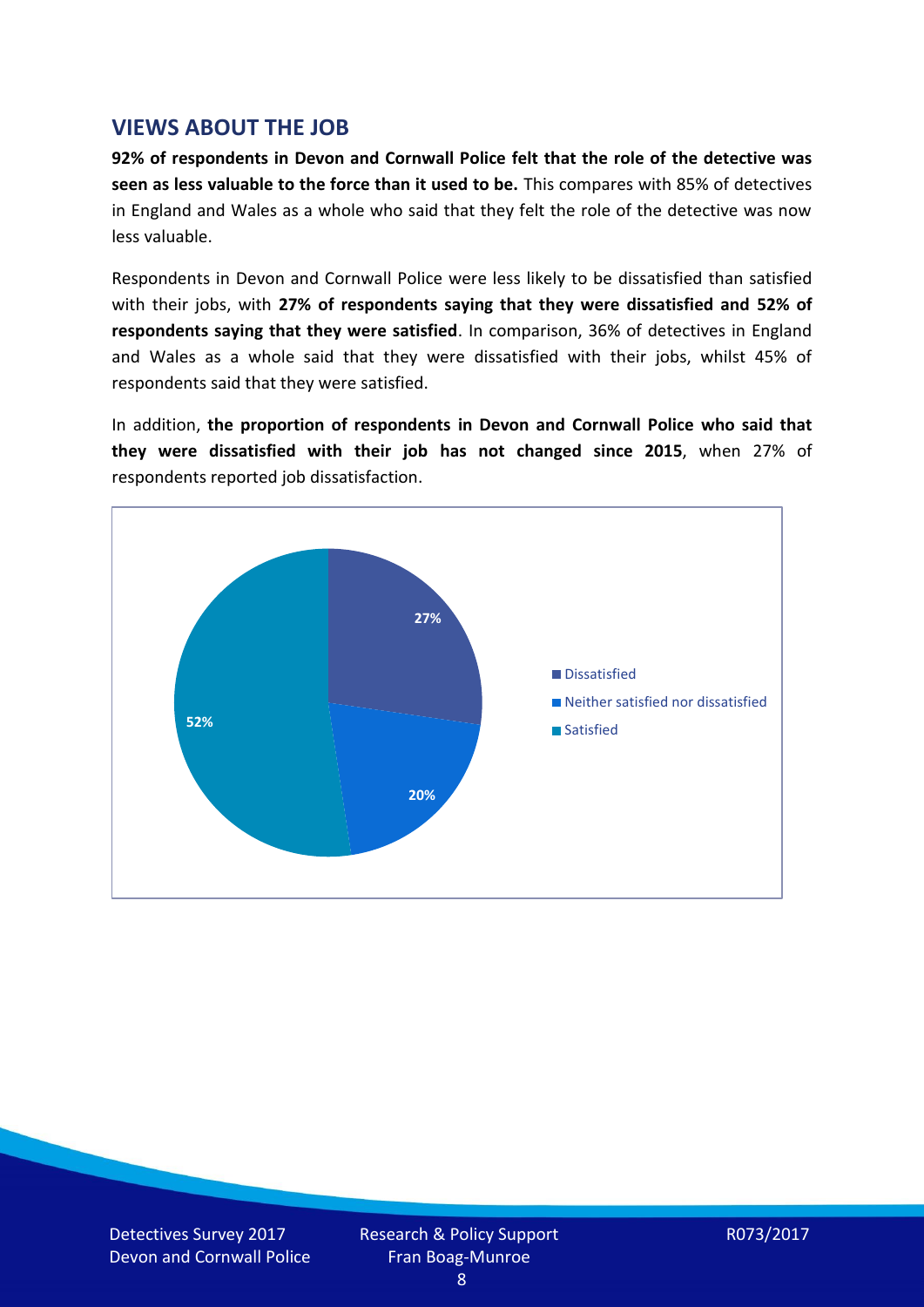## **TRAINING AND CONTINUOUS PROFESSIONAL DEVELOPMENT**

**47% of respondents in Devon and Cornwall Police said that they had difficulties securing specific training opportunities**. This has decreased since 2015, when 53% of respondents in Devon and Cornwall Police reported difficulties securing specific training opportunities.

The proportion of respondents in Devon and Cornwall Police who said that they had difficulties securing training opportunities is lower than the national average, where this year 51% of detectives said that they had difficulties securing training.

In addition, **54% of respondents in Devon and Cornwall Police said that they were rarely given enough time to stay up-to-date with the latest developments in their area of work**. This compares to 56% of respondents in England and Wales as a whole. This proportion is higher than in 2015, when 45% of respondents in Devon and Cornwall Police said that they rarely had enough time to keep up-to-date with the latest developments.

| Are you given enough time<br>to stay up-to-date with the<br>latest developments in your<br>area of work? | <b>Devon and Cornwall Police</b> | <b>England and Wales</b> |
|----------------------------------------------------------------------------------------------------------|----------------------------------|--------------------------|
| <b>Rarely</b>                                                                                            | 54%                              | 56%                      |
| <b>Sometimes</b>                                                                                         | 44%                              | 41%                      |
| <b>Always</b>                                                                                            | 2%                               | 4%                       |

A list of reasons why respondents in Devon and Cornwall Police said that they were not able to stay up-to-date with the latest developments in their field can been found in the table below.

| It is difficult to stay up-to-date with the latest developments in<br>my field because | <b>Devon</b><br>and<br><b>Cornwall</b><br><b>Police</b> | <b>England</b><br>and Wales |
|----------------------------------------------------------------------------------------|---------------------------------------------------------|-----------------------------|
| I have too many competing priorities                                                   | 78%                                                     | 79%                         |
| There is no time set aside by my management for study                                  | 79%                                                     | 76%                         |
| There are not enough officers to cover my day-to-day work for                          | 76%                                                     | 76%                         |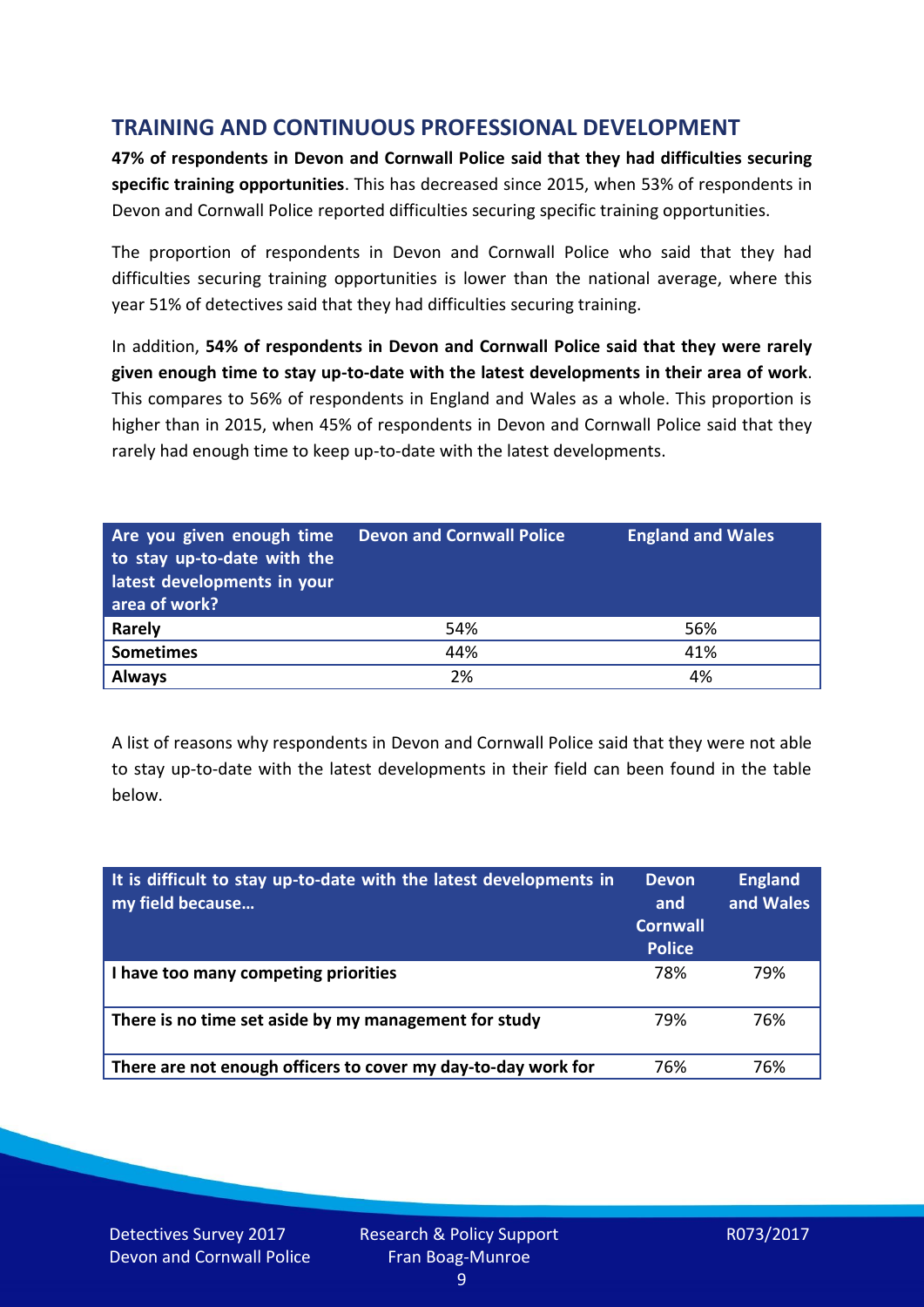| me to attend relevant training                                                           |     |     |
|------------------------------------------------------------------------------------------|-----|-----|
| My workload is too high                                                                  | 75% | 76% |
| I have too many other commitments                                                        | 75% | 75% |
| The online learning package provided by NCALT is poorly<br>delivered                     | 76% | 73% |
| There are not enough formal training days                                                | 66% | 72% |
| I am too tired at the end of the day                                                     | 72% | 71% |
| Access to knowledge management systems that help<br>communicate new developments is poor | 56% | 51% |
| There is a lack of training staff                                                        | 44% | 46% |
| There is no appropriate training available                                               | 46% | 44% |

## **ATTRACTION AND RETENTION**

**27% of respondents in Devon and Cornwall Police said that they would not change their career path, whilst 19% couldn't think of any job they would prefer**. 16% of respondents said that they would like to change their posting but remain a police officer.

In comparison, 11% of respondents in Devon and Cornwall Police said that they would like to change jobs and stop being a police officer, 20% said that they would take any other job but with similar earnings and benefits, and 7% would quit immediately if they could find something else to do.

**The proportion of respondents in Devon and Cornwall Police who said that they would quit immediately if they could find something else to do has decreased since 2015**, when 8% of respondents said that they would quit immediately if they could.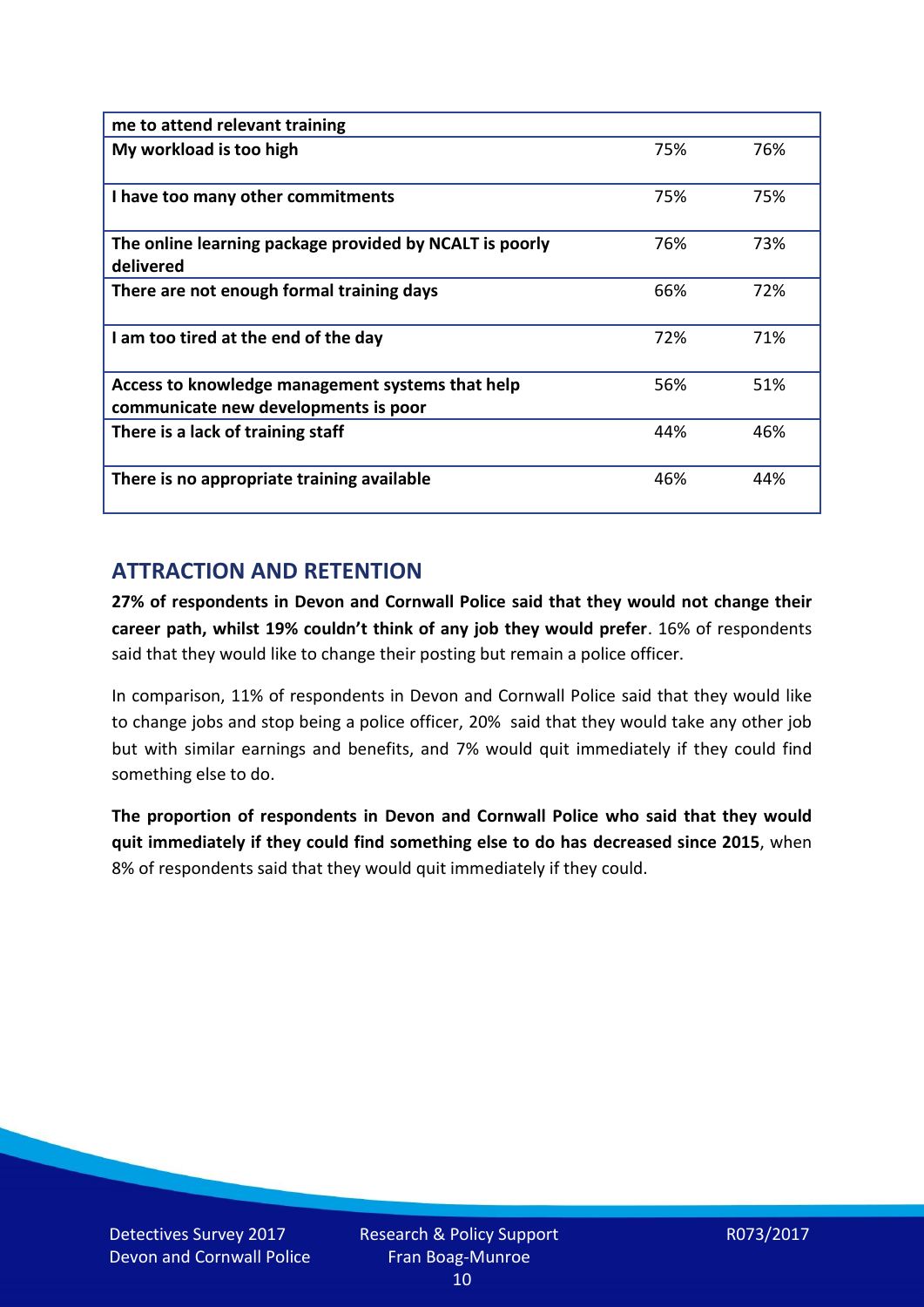|                                                                            | <b>Devon and Cornwall Police</b> | <b>England and Wales</b> |
|----------------------------------------------------------------------------|----------------------------------|--------------------------|
| I would not change my<br>career path                                       | 27%                              | 22%                      |
| I can't think of any job I<br>would prefer                                 | 19%                              | 14%                      |
| I would like to change my<br>posting but remain a police<br>officer        | 16%                              | 14%                      |
| I would like to change my<br>job and stop being a police<br>officer        | 11%                              | 14%                      |
| I would take almost any<br>other job with similar<br>earnings and benefits | 20%                              | 26%                      |
| I would quit immediately if I<br>could find something else to<br>do        | 7%                               | 10%                      |